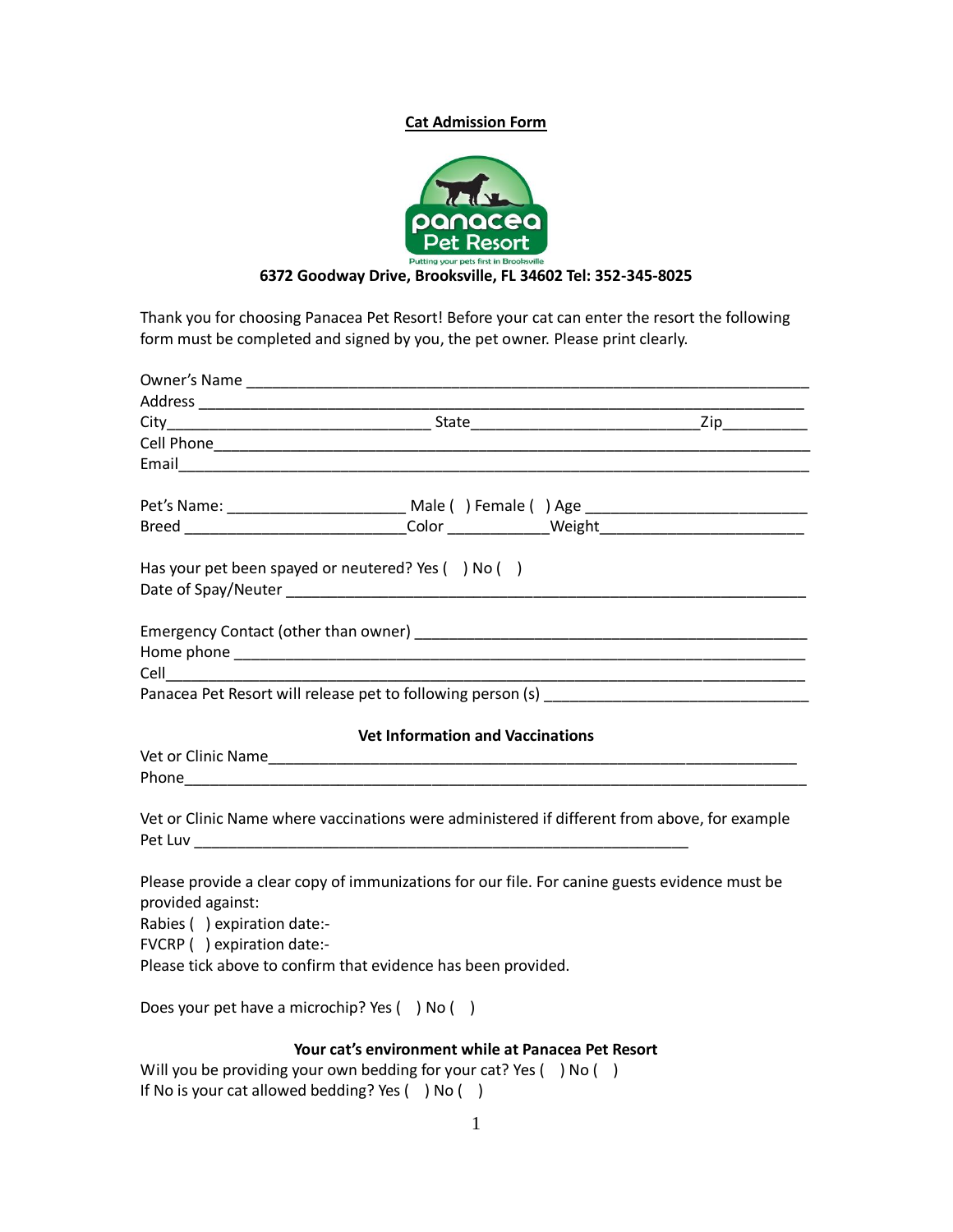Does your cat become distressed in storms? Yes () No () If yes please provide details.

## **Medical and Diet needs**

| Which flea/tick preventive do you use? Please specify brand(s) |  |
|----------------------------------------------------------------|--|
|----------------------------------------------------------------|--|

\_\_\_\_\_\_\_\_\_\_\_\_\_\_\_\_\_\_\_\_\_\_\_\_\_\_\_\_\_\_\_\_\_\_\_\_\_\_\_\_\_\_\_\_\_\_\_\_\_\_\_\_\_\_\_\_\_\_\_\_\_\_\_\_\_\_\_\_\_\_\_\_\_\_\_\_\_\_

Heartworm preventative Yes () No () Specify

Please list all medications your cat is taking with instructions for their use, including dosage. Please provide necessary food, treats or pill pockets for administering medication. A pill box is preferred by Panacea Pet Resort, but please include bottles also.

\_\_\_\_\_\_\_\_\_\_\_\_\_\_\_\_\_\_\_\_\_\_\_\_\_\_\_\_\_\_\_\_\_\_\_\_\_\_\_\_\_\_\_\_\_\_\_\_\_\_\_\_\_\_\_\_\_\_\_\_\_\_\_\_\_\_\_\_\_\_\_\_\_\_\_\_\_\_ \_\_\_\_\_\_\_\_\_\_\_\_\_\_\_\_\_\_\_\_\_\_\_\_\_\_\_\_\_\_\_\_\_\_\_\_\_\_\_\_\_\_\_\_\_\_\_\_\_\_\_\_\_\_\_\_\_\_\_\_\_\_\_\_\_\_\_\_\_\_\_\_\_\_\_\_\_\_ \_\_\_\_\_\_\_\_\_\_\_\_\_\_\_\_\_\_\_\_\_\_\_\_\_\_\_\_\_\_\_\_\_\_\_\_\_\_\_\_\_\_\_\_\_\_\_\_\_\_\_\_\_\_\_\_\_\_\_\_\_\_\_\_\_\_\_\_\_\_\_\_\_\_\_\_\_\_

Does your cat have any allergies? Yes ( ) No ( ) If yes please provide details.

Please inform Panacea Pet Resort of any medical issues we should be aware of in order to make your pets stay as comfortable as possible.

\_\_\_\_\_\_\_\_\_\_\_\_\_\_\_\_\_\_\_\_\_\_\_\_\_\_\_\_\_\_\_\_\_\_\_\_\_\_\_\_\_\_\_\_\_\_\_\_\_\_\_\_\_\_\_\_\_\_\_\_\_\_\_\_\_\_\_\_\_\_\_\_\_\_\_\_\_\_

\_\_\_\_\_\_\_\_\_\_\_\_\_\_\_\_\_\_\_\_\_\_\_\_\_\_\_\_\_\_\_\_\_\_\_\_\_\_\_\_\_\_\_\_\_\_\_\_\_\_\_\_\_\_\_\_\_\_\_\_\_\_\_\_\_\_\_\_\_\_\_\_\_\_\_\_\_\_

\_\_\_\_\_\_\_\_\_\_\_\_\_\_\_\_\_\_\_\_\_\_\_\_\_\_\_\_\_\_\_\_\_\_\_\_\_\_\_\_\_\_\_\_\_\_\_\_\_\_\_\_\_\_\_\_\_\_\_\_\_\_\_\_\_\_\_\_\_\_\_\_\_\_\_\_\_\_

Has your pet been ill in the last 30 days? Yes  $( )$  No  $( )$  If yes please provide details

Has your pet shown signs of sneezing, coughing or diarrhea in the last 30 days?  $Yes ( ) No ( )$ 

Has your cat bought food with them from home? Yes  $( )$  No  $( )$ Please indicate quantity and frequency of feeding. Own Food and treats must be a sealed and in labeled bag or container (Not Glass) \_\_\_\_\_\_\_\_\_\_\_\_\_\_\_\_\_\_\_\_\_\_\_\_\_\_\_\_\_\_\_\_\_\_\_\_\_\_\_\_\_\_\_\_\_\_\_\_\_

\_\_\_\_\_\_\_\_\_\_\_\_\_\_\_\_\_\_\_\_\_\_\_\_\_\_\_\_\_\_\_\_\_\_\_\_\_\_\_\_\_\_\_\_\_\_\_\_\_\_\_\_\_\_\_\_\_\_\_\_\_\_\_\_\_\_\_\_\_\_\_\_\_\_\_\_\_\_

Does your cat:

Eat all food at Meal times () Nibble throughout day () Go for periods without eating () Sometimes requires something more palatable to be mixed in  $($ 

Please tick here () if no wet food is to be given to your pet

If you are boarding more than one cat in a condo are the cats able to be fed together?  $Yes( ) No( )$ Can your cat be given treats? Yes () No ()

**Your cat's personality**

Please provide additional information if necessary.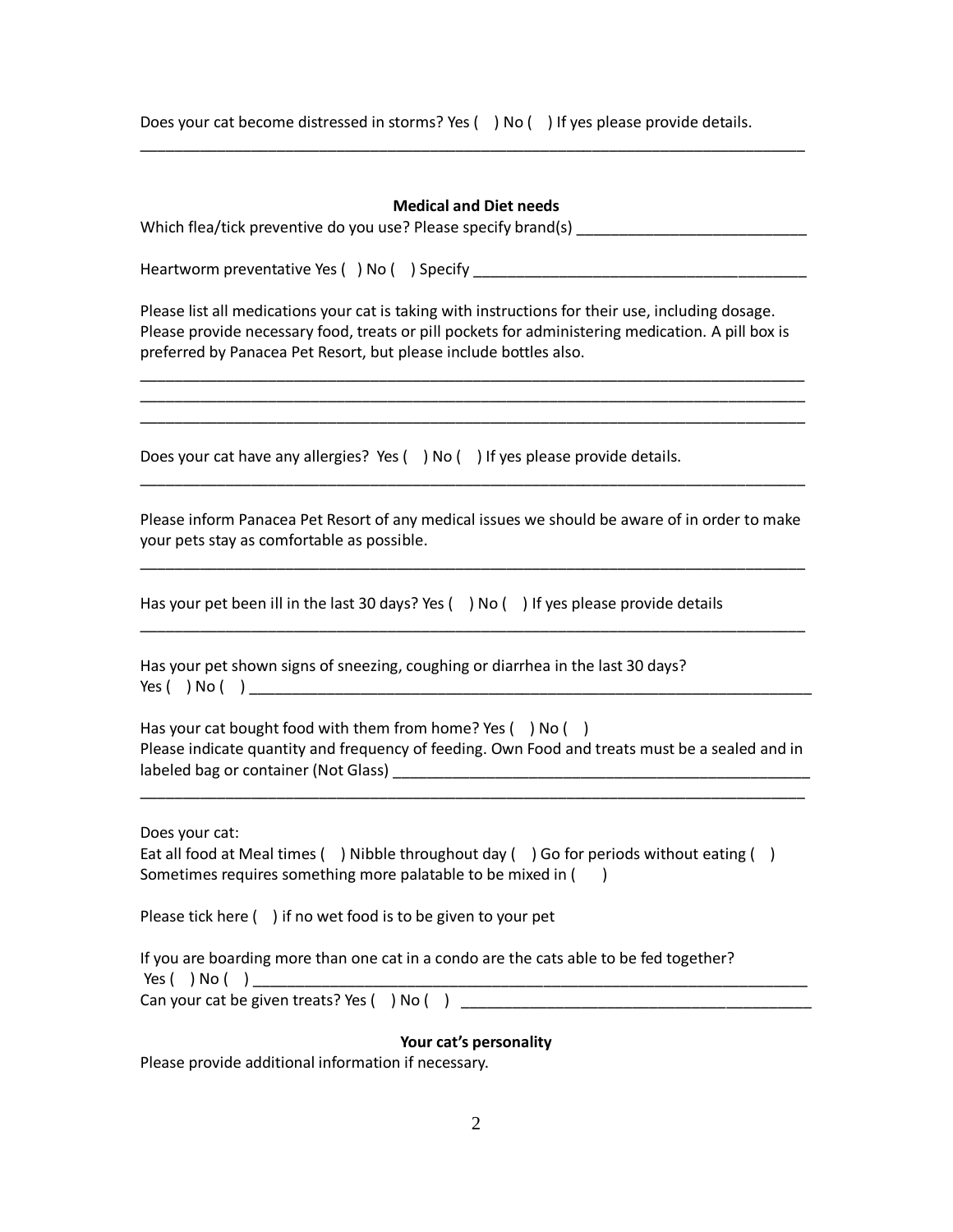| Has your cat ever bitten anyone? Yes () No ()            |  |
|----------------------------------------------------------|--|
| Has your cat ever bitten another cat? Yes $( )$ No $( )$ |  |

|  | Does your cat board well? Yes () Never been boarded () No ( |  |
|--|-------------------------------------------------------------|--|
|--|-------------------------------------------------------------|--|

Please use the space provided to add any additional info that you feel Panacea Pet Resort should be aware of.

\_\_\_\_\_\_\_\_\_\_\_\_\_\_\_\_\_\_\_\_\_\_\_\_\_\_\_\_\_\_\_\_\_\_\_\_\_\_\_\_\_\_\_\_\_\_\_\_\_\_\_\_\_\_\_\_\_\_\_\_\_\_\_\_\_\_\_\_\_\_\_\_\_\_\_\_\_\_

\_\_\_\_\_\_\_\_\_\_\_\_\_\_\_\_\_\_\_\_\_\_\_\_\_\_\_\_\_\_\_\_\_\_\_\_\_\_\_\_\_\_\_\_\_\_\_\_\_\_\_\_\_\_\_\_\_\_\_\_\_\_\_\_\_\_\_\_\_\_\_\_\_\_\_\_\_\_

How did you hear about Panacea Pet Resort?

## **Terms and Conditions of Panacea Pet Resort**

\_\_\_\_\_\_\_\_\_\_\_\_\_\_\_\_\_\_\_\_\_\_\_\_\_\_\_\_\_\_\_\_\_\_\_\_\_\_\_\_\_\_\_\_\_\_\_\_\_\_\_\_\_\_\_\_\_\_\_\_\_\_\_\_\_\_\_\_\_\_\_\_\_\_\_\_\_\_

Panacea Pet Resort is owned and operated by the BRCL Owen Inc incorporation.

- 1. I understand that I am responsible for any harm caused by my cat while my cat is at Panacea Pet Resort. I shall indemnify Panacea Pet Resort against any claims made against the corporation (BRCL Owen Inc) or losses or damages if any kind suffered by Panacea Pet Resort and a result of failure to inform Panacea Pet Resort of any preexisting condition the cat may have (physical or psychological). I understand and agree that in admitting my cat to Panacea Pet Resort the facility has relied on my representation that my cat is in good health and has not harmed nor shown aggressive or threatening behavior towards any person or any other cat, unless otherwise reported and recorded. By signing below I hereby certify that my pet is in good health and has not been ill with any communicable disease in the last 30 days.
- 2. I understand and agree that Panacea Pet Resort will not be liable for problems, damage or injury caused by my cat provided reasonable care and precautions are followed by Panacea Pet Resort staff members. I release Panacea Pet Resort of any liability arising from my cat's boarding, daycare, grooming, transport or training while at Panacea Pet Resort.
- 3. I understand that should my cat be found to have parasites, of any kind, Panacea Pet Resort will treat my cat in the safest way possible, not only for the welfare of my cat but for the welfare of all the cats at Panacea Pet Resort. I, the owner shall pay any expense so incurred.
- 4. I understand and agree that any problems or injury that develops with my cat will be treated as deemed best by Panacea Pet Resort. Panacea Pet Resort in its sole discretion may engage the services of a veterinarian. Either my veterinarian or a veterinarian of choice by Panacea Pet Resort staff will be contacted in the event of a medical problem that is serious in nature. If my pet should become ill or seem to be in need of medical consideration, Panacea Pet Resort reserves the right to administer aid and/or use any available veterinarian. I, the owner, shall pay any expenses so incurred.
- 5. I understand that all charges must be paid on departure. I understand that charges begin on the day of arrival and that check out time on the day of departure is 12 noon, after